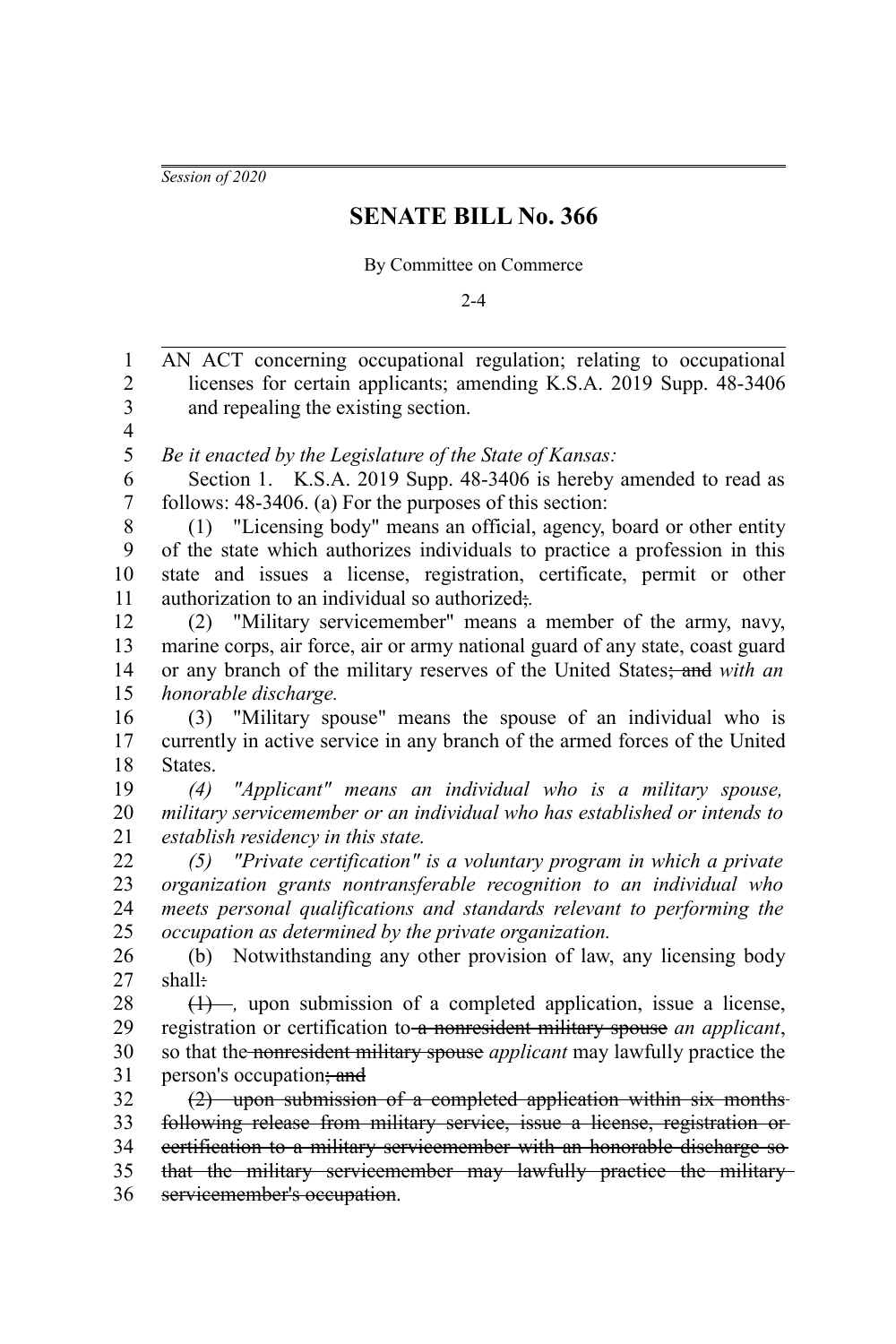(c) A military servicemember with an honorable discharge or nonresident military spouse *An applicant* shall receive a license, registration or certification under subsection (b) of this section: 1 2 3

(1) *If the applicable Kansas licensure, registration or certification by endorsement, reinstatement or reciprocity statutes are more favorable to applicants, as determined by the licensing body, then* pursuant to applicable licensure, registration or certification by endorsement, reinstatement or reciprocity statutes of the licensing body of this state for the **profession** professional license, registration or certification within 60 *10 business* days from the date a complete application was submitted; or 4 5 6 7 8 9 10

(2) *if such provisions are less favorable to applicants, as determined by the licensing body, or* if the *Kansas* professional practice act does not have licensure, registration or certification by endorsement, reinstatement or reciprocity statutes, then *the applicant shall receive a license, registration or certification as provided herein if*, at the time of application, the military servicemember or nonresident military spouse*applicant*: 11 12 13 14 15 16 17

(A) Holds a *valid* current license, registration or certification in another state, district or territory of the United States with licensure, registration or certification requirements that the licensing body determines are *substantially* equivalent to those established by the licensing body of this state*, or holds a certification issued by another state for practicing the occupation but this state requires an occupational license, and the licensing body determines that the certification requirements are substantially equivalent to the licensing requirements established by the licensing body of this state*; 18 19 20 21 22 23 24 25 26

(B) has not committed an act in any jurisdiction that would have constituted grounds for the limitation, suspension or revocation or that the applicant has never been censured or had other disciplinary action taken or had an application for licensure, registration or certification denied or refused to practice an occupation for which the military servicemember or nonresident military spouse *applicant* seeks licensure, registration or certification; 27 28 29 30 31 32 33

(C) has not been disciplined by a licensing, registering, certifying or other credentialing entity in another jurisdiction and is not the subject of an unresolved complaint, review procedure or disciplinary proceeding conducted by a licensing, registering, certifying or other credentialing entity in another jurisdiction nor has surrendered their membership on any professional staff in any professional association or society or faculty for another state or jurisdiction while under investigation or to avoid adverse action for acts or conduct similar to acts or conduct which *that* would constitute grounds for disciplinary action in a Kansas practice act; 34 35 36 37 38 39 40 41 42

(D) *does not have a disqualifying criminal record as determined by* 43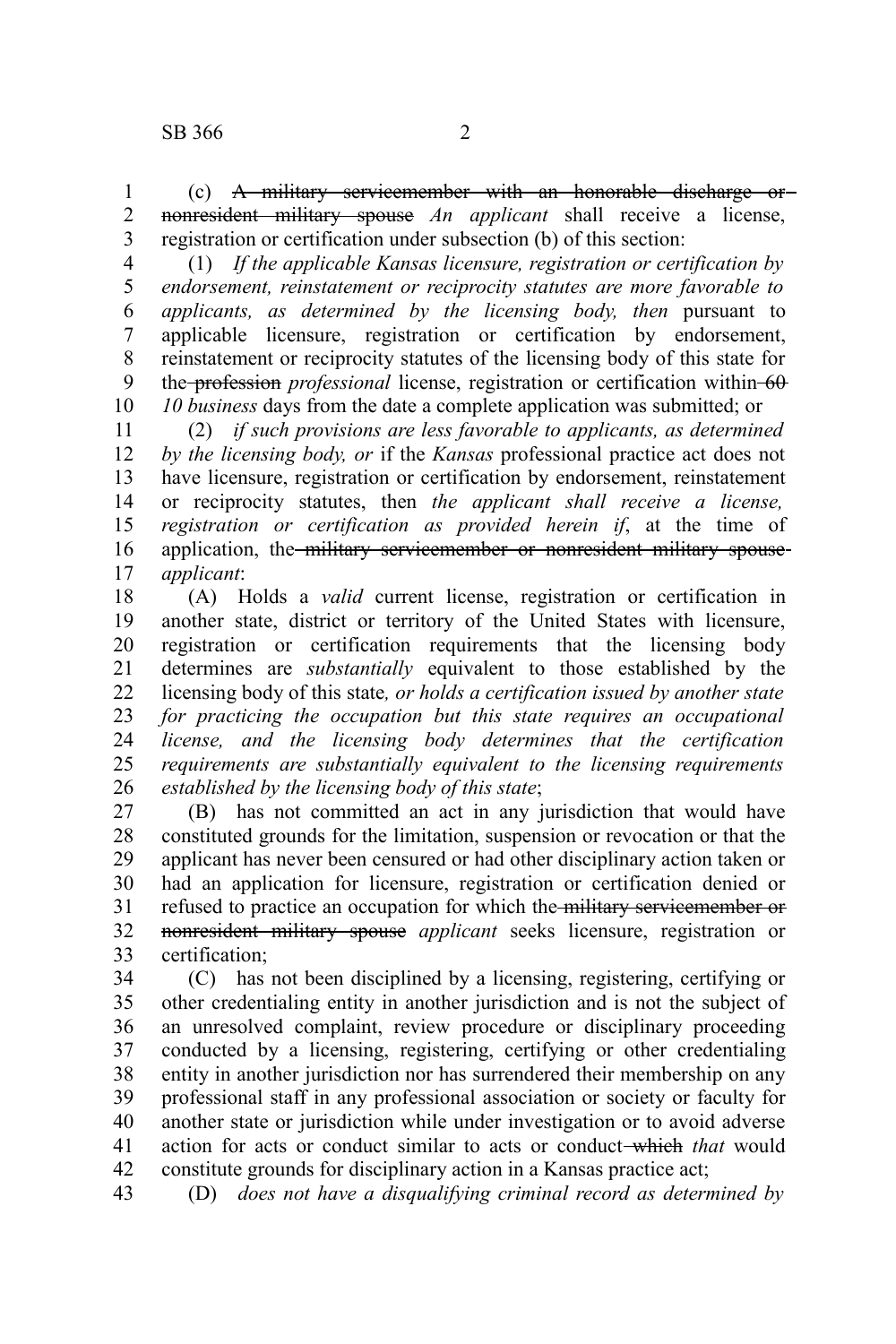*the Kansas licensing body of this state under Kansas law;* 1

*(E) provides proof of solvency, financial standing, bonding or insurance if required by the licensing body of this state, but only to the same extent as required of any applicant with similar credentials or experience;* 2 3 4 5

6

*(F)* pays any fees required by the licensing body of this state; and

 $(E)(G)$  submits with the application a signed affidavit stating that the application information, including necessary prior employment history, is true and accurate. 7 8 9

Upon receiving–such affidavit *a complete application*, the licensing body shall issue the license, registration or certification within 60 10 *business* days from the date a complete application was submitted, to the military servicemember or nonresident military spouse *applicant* on a probationary basis, but may revoke the license, registration or certification at any time if the information provided in the application is found to be false. Any *The* probationary license issued under this subsection to amilitary servicemember or nonresident military spouse *period* shall not exceed six months. 10 11 12 13 14 15 16 17 18

(d) Any person *individual* who has not been in the active practice of the occupation during the two years preceding the application for which the applicant seeks a license, registration or certification *under subsections (b) and (c)* may be required to complete such additional testing, training, mentoring, monitoring or education as the Kansas licensing body may deem necessary to establish the applicant's present ability to practice with reasonable skill and safety*, as provided by subsection (j)*. 19 20 21 22 23 24 25

(e) *Upon submission of a completed application, an applicant shall receive an occupational license, registration or certification under subsection (b) based on the applicant's work experience in another state, if the applicant:* 26 27 28 29

*(1) Worked in a state that does not use an occupational license, registration or certification to regulate an occupation, but this state uses an occupational license, registration or certification to regulate the occupation;* 30 31 32 33

*(2) worked for at least three years in the occupation during the four years immediately preceding the application; and* 34 35

36

*(3) satisfies the requirements of subsection (c)(2)(B) through (G).*

*(f) Upon submission of a completed application, an applicant shall receive an occupational license, registration or certification under subsection (b) based on the applicant's holding of a private certification and work experience in another state, if the applicant:* 37 38 39 40

*(1) Holds a private certification and worked in a state that does not use an occupational license or government certification to regulate an occupation, but this state uses an occupational license or government* 41 42 43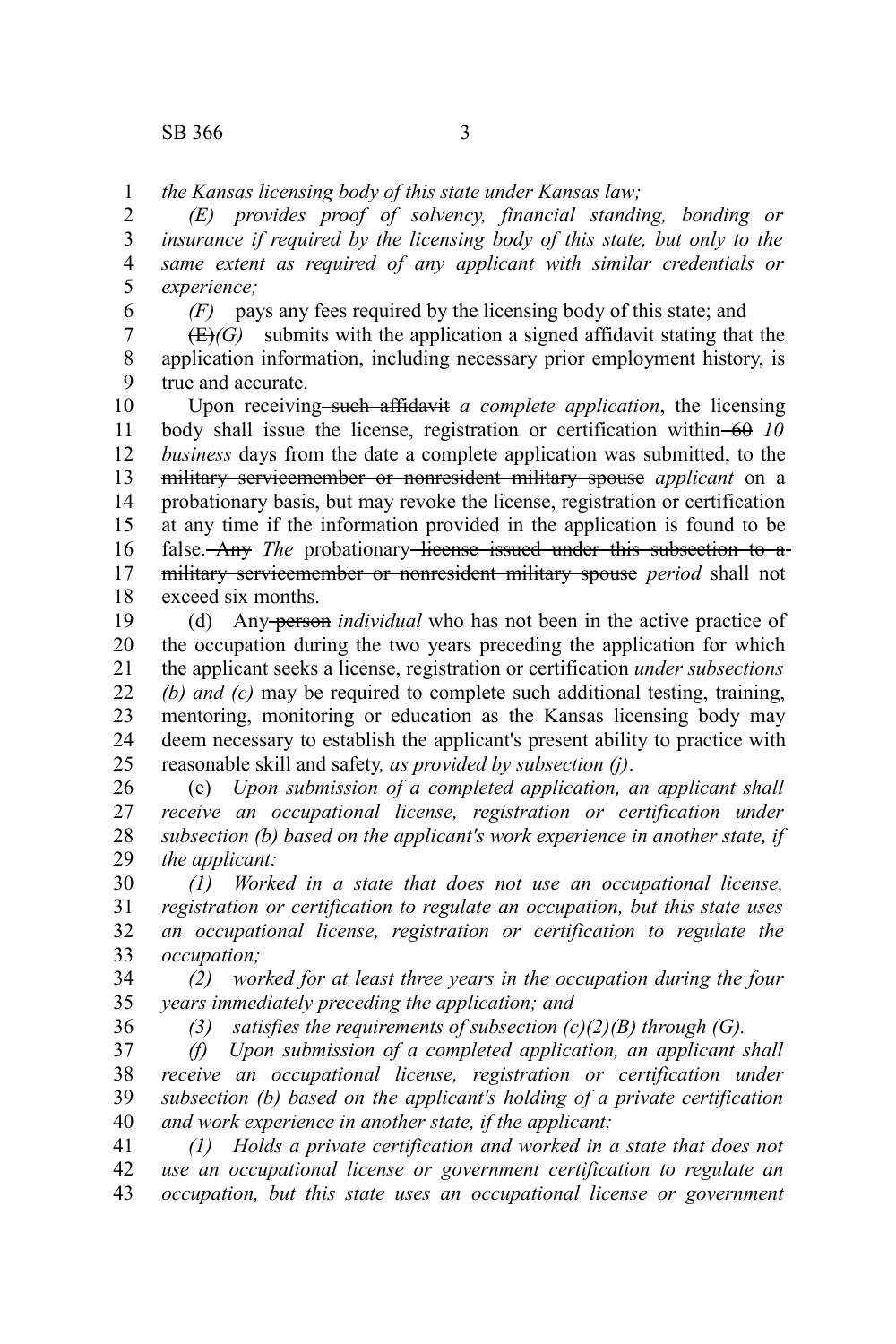*certification to regulate the occupation;* 1

2

*(2) worked for at least two years in the occupation; (3) holds a current and valid private certification in the occupation;*

3 4

*(4) is held in good standing by the organization that issued the*

*private certification; and* 5 6

*(5) satisfies the requirements of subsection (c)(2)(B) through (G).*

*(g)* A nonresident military spouse *applicant* licensed, registered or certified under this section shall be entitled to the same rights and subject to the same obligations as are provided by the licensing body for Kansas residents, except that revocation or suspension of a nonresident-military spouse's *applicant's* license, registration or certificate in the nonresident military spouse's *applicant's* state of residence or any jurisdiction in which the nonresident military spouse *applicant* held a license, registration or certificate shall automatically cause the same revocation or suspension of such nonresident military spouse's *applicant's* license, registration or certificate in Kansas. No hearing shall be granted to a nonresident-military spouse *applicant* where such nonresident-military spouse's *applicant's* license, registration or certificate is subject to such automatic revocation or suspension except for the purpose of establishing the fact of revocation or suspension of the nonresident-military spouse's *applicant's* license, registration or certificate by the nonresident military spouse's *applicant's* state of residence. 7 8 9 10 11 12 13 14 15 16 17 18 19 20 21 22

 $(f)$ *(h)* In the event the licensing body determines that the license, registration or certificate currently held by the military servicemember or nonresident military spouse *applicant* under subsection (c)(2)(A) is not *substantially* equivalent to those issued by the licensing body of this state, the licensing body may *shall* issue a temporary permit for a limited period of time to allow the military servicemember or nonresident military spouse *applicant* to lawfully practice the military servicemember's or nonresident military spouse's *applicant's* occupation while completing any specific requirements that are required in this state for licensure, registration or certification that was not required in the state, district or territory of the United States in which the military servicemember or nonresident military spouse *applicant* was licensed, registered, certified or otherwise credentialed*, unless the licensing body determines, based on specific grounds, that issuing a temporary permit would jeopardize the safety of the public. Any determination by the licensing body that the license, registration or certificate currently held by the applicant is not substantially equivalent shall be based on specific grounds. All determinations by the licensing body under this subsection or subsection (i) shall set forth the facts considered and the reasoning applied with respect to every specified ground of the determination and shall be provided to the applicant in writing within 10 business days of the date of* 23 24 25 26 27 28 29 30 31 32 33 34 35 36 37 38 39 40 41 42 43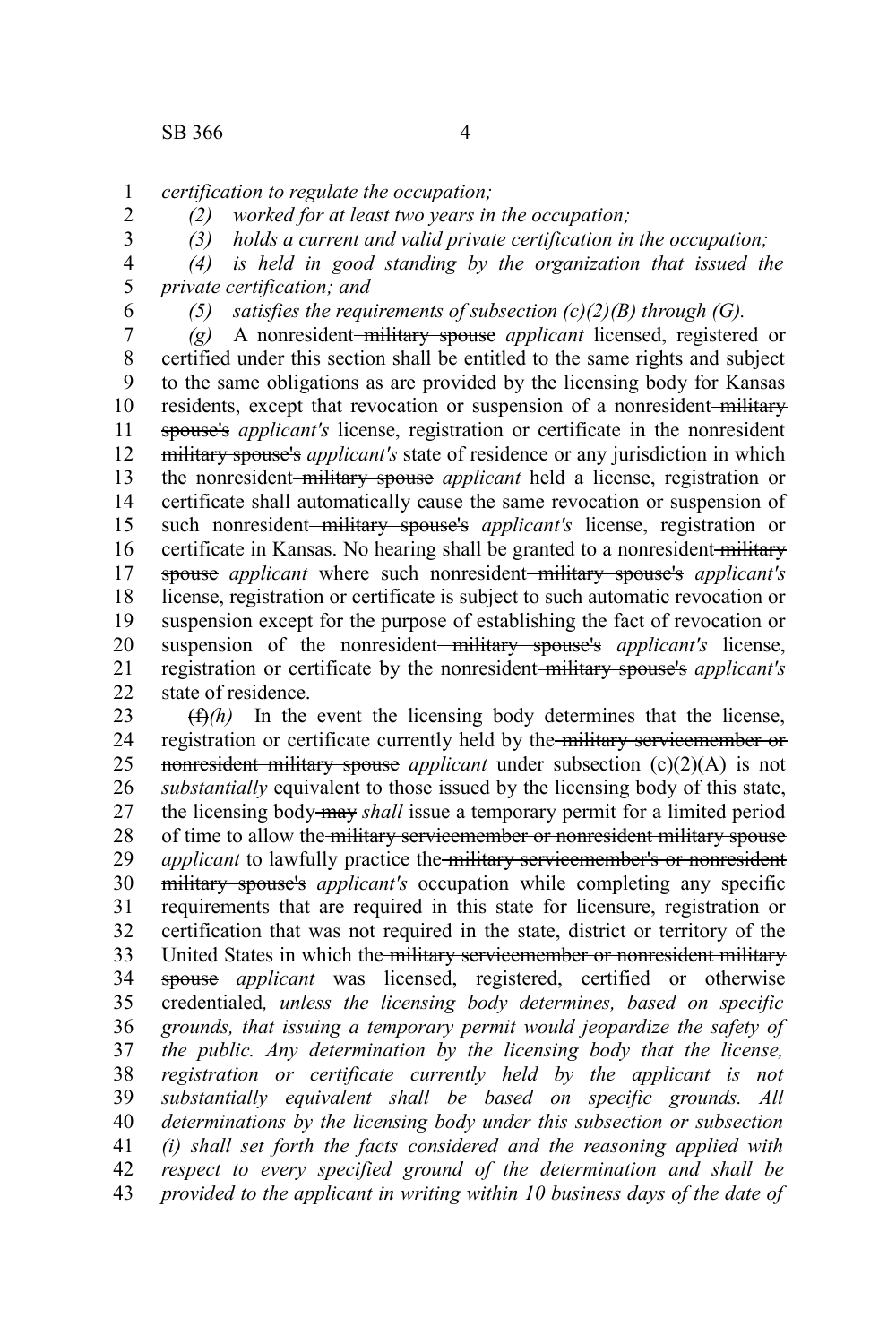*the application.* 1

*(i) In the event that the licensing body determines that the private certification or work experience currently held by the applicant under subsection (e) or (f) is not sufficient to establish the applicant's present ability to practice with reasonable skill and safety, the applicant may be required to complete such additional testing, training, mentoring, monitoring or education as the licensing body deems necessary. The applicant shall be issued a temporary permit for a limited period of time to allow the applicant to lawfully practice the occupation while completing any specific requirements unless the licensing body finds, based on specific grounds, that issuing a temporary permit would jeopardize the safety of the public.* 2 3 4 5 6 7 8 9 10 11 12

*(j) Any testing, education or training requirements administered under subsection (d), (h) or (i) shall be limited to Kansas law that regulates the occupation and that is materially different from or additional to the law of another state, or shall be limited to any materially different or additional body of knowledge or skill required for the occupational license, registration or certification in Kansas*. 13 14 15 16 17 18

 $\left(\frac{g}{g}\right)$  A licensing body may grant licensure, registration, certification or a temporary permit to any person who meets the requirements under this section but was separated from such military service under less than honorable conditions or with a general discharge under honorable conditions. 19 20 21 22 23

*(l) Nothing in this section shall be construed as prohibiting a licensing body from applying a rule or regulation or a reciprocal or other applicable statutory provision that is more favorable to an applicant than the provisions of this section. Licensing bodies shall apply such provisions or the provisions of this section most favorable to applicants as determined by the licensing body. Nothing in this section shall be construed to apply in conflict with or in a manner inconsistent with federal law or a multistate compact.* 24 25 26 27 28 29 30 31

 $\left(\frac{h}{m}\right)$  Each licensing body—may *shall* adopt rules and regulations necessary to implement and carry out the provisions of this section. 32 33

 $\overrightarrow{(i)}(n)$  This section shall not apply to the practice of law or the regulation of attorneys pursuant to K.S.A. 7-103, and amendments thereto. 34 35

*(o) This section shall apply to all licensing bodies not excluded under subsection (n), including, but not limited to:* 36 37

*(1) The abstracters' board of examiners;* 38

*(2) the board of accountancy;* 39

*(3) the board of adult care home administrators;* 40

*(4) the secretary for aging and disability services, with respect to K.S.A. 65-5901 et seq. and K.S.A. 65-6503 et seq., and amendments thereto;* 41 42 43